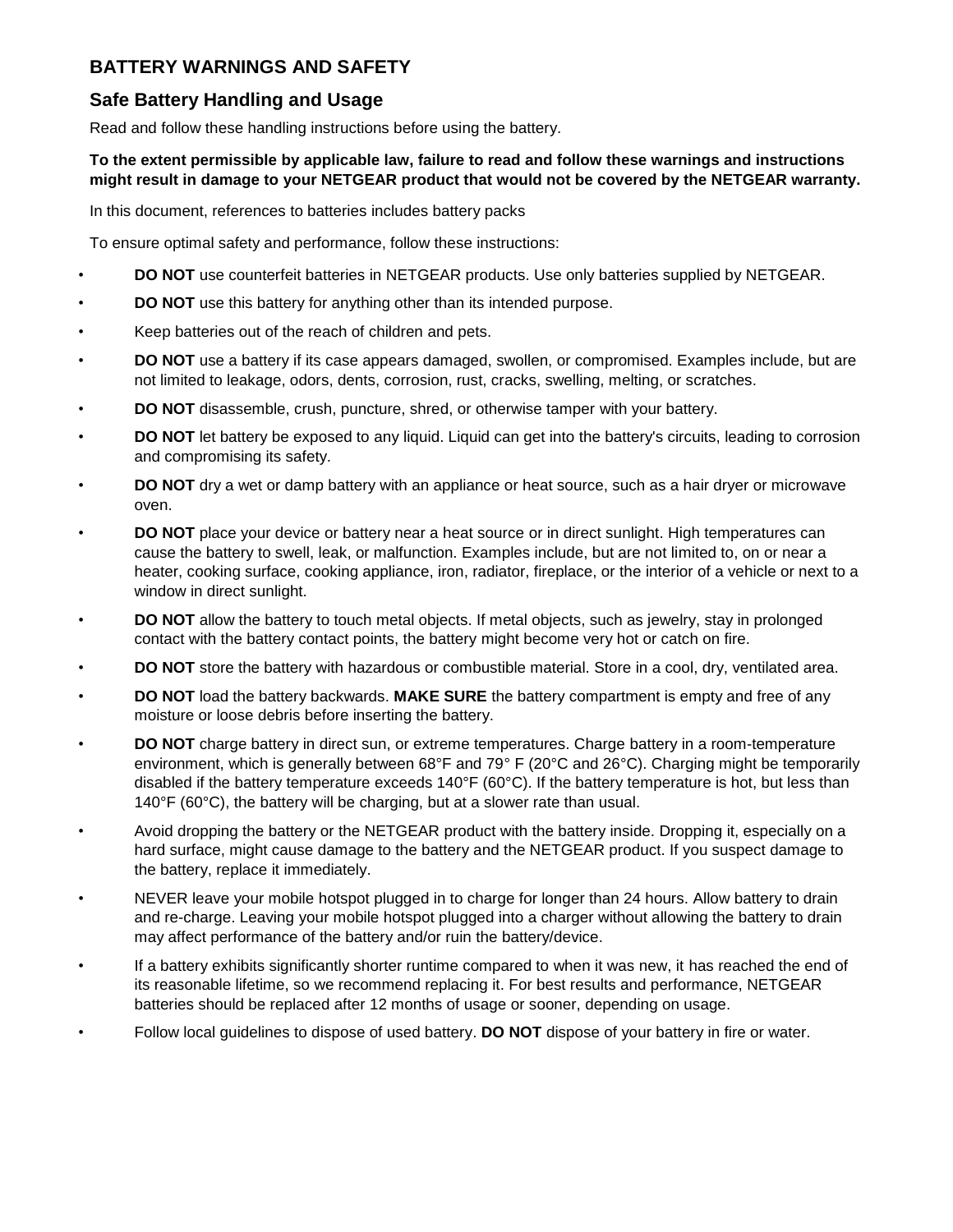# **Counterfeit Battery Warning**

#### **Do not use counterfeit batteries!**

The quality, reliability and safety of counterfeit batteries is uncertain, and in some cases, may be dangerous. It is possible that some counterfeit batteries may ignite or explode, resulting in injury or damage to the user, property or your NETGEAR product.

Counterfeit batteries do not provide the same high safety standard as the NETGEAR branded battery. Lithiumion batteries must include marks to show they are in compliance with their country's safety and environmental standards. It may be illegal to sell batteries that are not in compliance.

Counterfeit batteries lack built-in fault, overcharge and heat protection. There is a risk of counterfeit batteries unexpectedly overheating or catching fire when being charged. NETGEAR branded batteries meet or exceed industry standards, including prevention of overcharging and heating.

Compared with NETGEAR branded batteries, counterfeit batteries have significantly lower charging capacities. Counterfeit batteries may also deteriorate quickly after frequent use, inaccurately show battery power levels, expand and become stuck into the product slot, cause sudden power loss, or damage your NETGEAR product.

The NETGEAR warranty does not cover damage to the NETGEAR product caused by non-NETGEAR batteries or chargers.

Avoid purchasing batteries from online-auction and other marketplace websites, as these are known sources of counterfeit batteries.

#### **NETGEAR recommends that you always use only NETGEAR branded batteries and chargers supplied by NETGEAR for quality assurance and safety.**

Only NETGEAR branded batteries give you the confidence that your product and batteries will work together the way they were designed.

### **Helpful Tips for Avoiding Counterfeit Accessories**

- Only purchase items directly from NETGEAR or from authorized dealers. Purchasing directly from NETGEAR or from an authorized dealer is the best way to ensure that you get genuine NETGEAR accessories.
- Be careful when purchasing from overseas sites. Counterfeit goods are more often sold online from a variety of countries.
- Watch out for prices that appear unreasonably cheap. If you find items with prices that seem too good to be true, they may be counterfeit. Before taking advantage of an extra low price, take a moment to consider the damage a counterfeit battery could do.
- Check the quality of the packaging. Genuine NETGEAR replacement batteries are always sold sealed in high-quality blister packs or cardboard boxes. These are marked with the NETGEAR logo. NETGEAR never sells its products in plastic bags or paper wrapping, so we recommend that you never buy goods packaged in this way. Please note that some counterfeit goods may have fake hologram seals.
- Check that your batteries fit your devices properly.
- If your battery does not fit easily and securely in place, it may be counterfeit.
- Beware of overheating. Counterfeit batteries or accessories are not made to industry safety and quality standards, and may heat up dangerously when in use, possibly smoking, melting, igniting or even exploding.
- Make sure your accessories perform as well as they should. Counterfeit batteries may not last as long, or hold a charge as well as the genuine battery that came with your NETGEAR product. If your accessories do not perform as well as genuine accessories, they may be counterfeit.